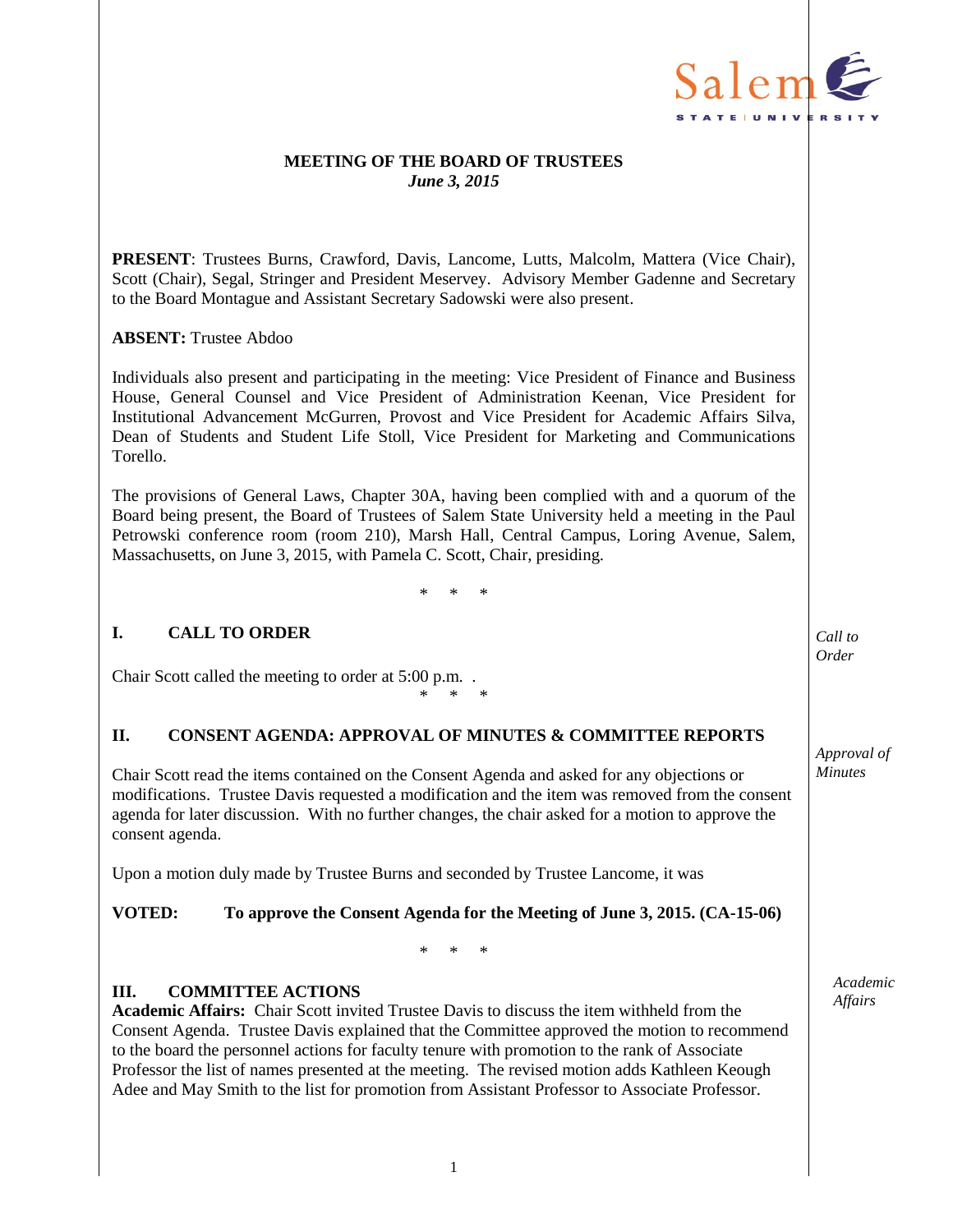Chair Scott asked if there were any additional revisions to the motion or any objections. Hearing none, upon a motion duly made by Trustee Davis and seconded by Trustee Segal it was unanimously

# **VOTED: to recommend to the full board the personnel actions for Faculty Tenure with Promotion to the rank of Associate Professor as presented (AA-15-09)**

Trustee Davis then proceeded to present the series of Academic Affairs motions for actions to the board. Upon a motion recommended by the committee and duly made by Trustee Davis and seconded by Trustee Lancome it was unanimously

# **VOTED: to recommend to the full board the personnel actions for Faculty Tenure status as presented (AA-15-10)**.

Upon a motion recommended by the committee and duly made by Trustee Davis and seconded by Trustee Mattera it was unanimously

# **VOTED: to recommend to the full board the personnel actions for Faculty Promotion to the rank of Associate Professor and Full Professor as presented (AA-15-11)**

Upon a motion recommended by the committee and duly made by Trustee Davis and seconded by Trustee Lutts it was unanimously

# **VOTED: to recommend to the full board the personnel actions for Faculty and Librarian Promotion to the rank of Professor Emeritus and Professor Emerita and Librarian Emeritus and Librarian Emerita as presented (AA-15- 12).**

Upon a motion recommended by the committee and duly made by Trustee Davis and seconded by Trustee Lancome it was unanimously

# **VOTED: to recommend to the full board the personnel actions for Faculty Terminal Contract as presented (AA-15-13)**

**Finance & Facilities**: Chair Scott then asked Trustee Burns to present the Finance and Facilities items. Trustee Burns began by addressing fossil fuel divestment. As previously discussed at an earlier board meeting, a panel discussion entitled "Should Salem State Divest from Fossil Fuels" was held during Earth Week at Salem State. We were notified that faculty and students would be submitting petitions requesting that the university consider divesting its fossil fuel investments. Chair Scott recommended that the Finance Committee invite the students to the committee's meeting to discuss its petition.

A discussion followed regarding the Fiscal Year 2015-16 General Operations budget and thenTrustee Burns duly made the following motion on behalf of the Finance & Facilities Committee, and there being no opposition or abstention it was unanimously

# **VOTED The Board of Trustees of Salem State University hereby approves the Fiscal year 2015-16 General Operations budget as recommended by president and as shown in Attachment C (FF-15-10) at the level of \$136.9 million with revenues and expenditures balanced. This is %.6 million or 4.3% above the operations budget for FY 15, and \$4.6 million or 3.5 % above the FY 15**

*Finance & Facilities*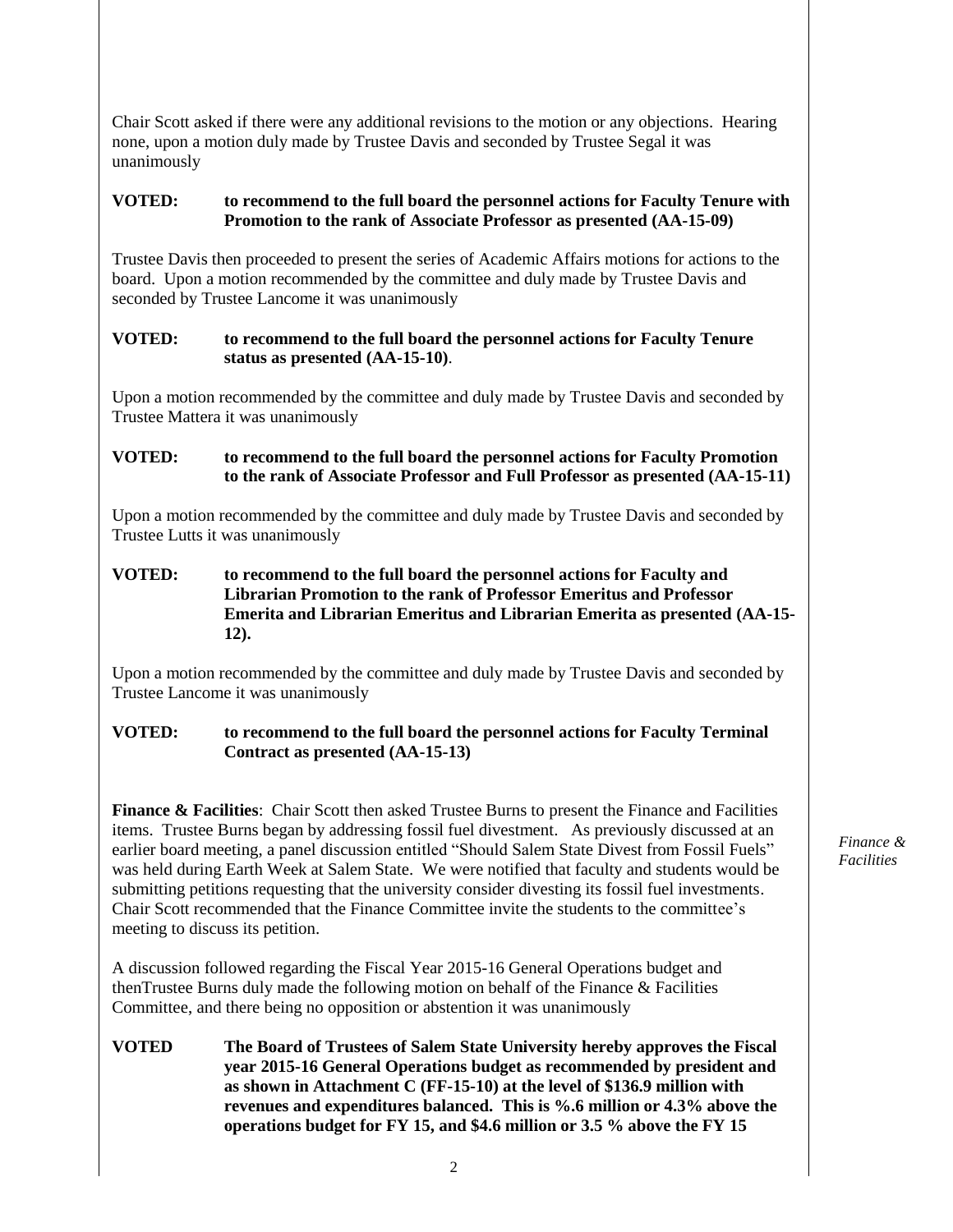**project at the third quarter. The president and other officers of the university are hereby authorized to do all things and take all actions deemed necessary to implement this decision.**

Trustee Burns then introduced the second motion on behalf of the Finance & Facilities Committee, and there being no opposition or abstention it was unanimously

**VOTED The Board of Trustees of Salem State University hereby approves the capital improvement fees as shown in the attached (FF-15-11). The new rates shall be effective for the 2015-16 academic year (FY16). The president and other officers of the university are hereby authorized to do all things and take all actions deemed necessary to implement this decision**.

Trustee Burns then introduced the final motion on behalf of the Finance and Facilities Committee and it was,

**VOTED The Board of Trustees of Salem State University hereby approves the University Fees as shown in the attached (FF-15-12). Tuition rates will remain at FY 15 levels. The new rates shall be effective for the 2015-16 academic year (FY 16). The president and other officers of the university are hereby authorized to do all things and take all actions deemed necessary to implement this decision.**

Chair Scott asked if there was any opposition or abstentions. Trustee Segal abstained. The motion passes on a voice vote.

| Voting in the affirmative: |                          | Trustees Burns, Crawford, Davis, Lancome, Lutts, Malcolm, |  |  |
|----------------------------|--------------------------|-----------------------------------------------------------|--|--|
|                            | Mattera, Scott, Stringer |                                                           |  |  |
| Abstained:                 | Trustee Segal            |                                                           |  |  |

**Nominating:** Chair Scott then asked Trustee Segal to report on the Nominating Committee actions. Trustee Segal read the Nominating Committee report of May 13, 2015, and then upon a motion recommended by the committee and introduced by Trustee Segal it was unanimously

**VOTED The Board of Trustees of Salem State University hereby elects the slate of Paul Mattera as chair and Alyce Davis as vice chair as its officers for FY2016, effective July 1, 2015**.

Trustees Mattera and Davis thanked the board for their trust and vote of confidence. The trustees then thanked Chair Scott for her strong leadership and commitment to the board. Chair Scott expressed her appreciation for the president's and the board's work.

# \* \* \*

*Report of the President*

*Nominating*

# **IV. REPORT OF THE PRESIDENT**

- President Meservey began her report by stating that overall enrollment levels are good.

-Commencement was successful and we had 1,999 graduates this year.

-The president will award 19 additional degrees while in China and will sign 6 Memoranda of Understanding with sister institutions.

-Salem State University was recently named to the President's Community Honor Roll. The president thanked Adria Leach for leading the effort.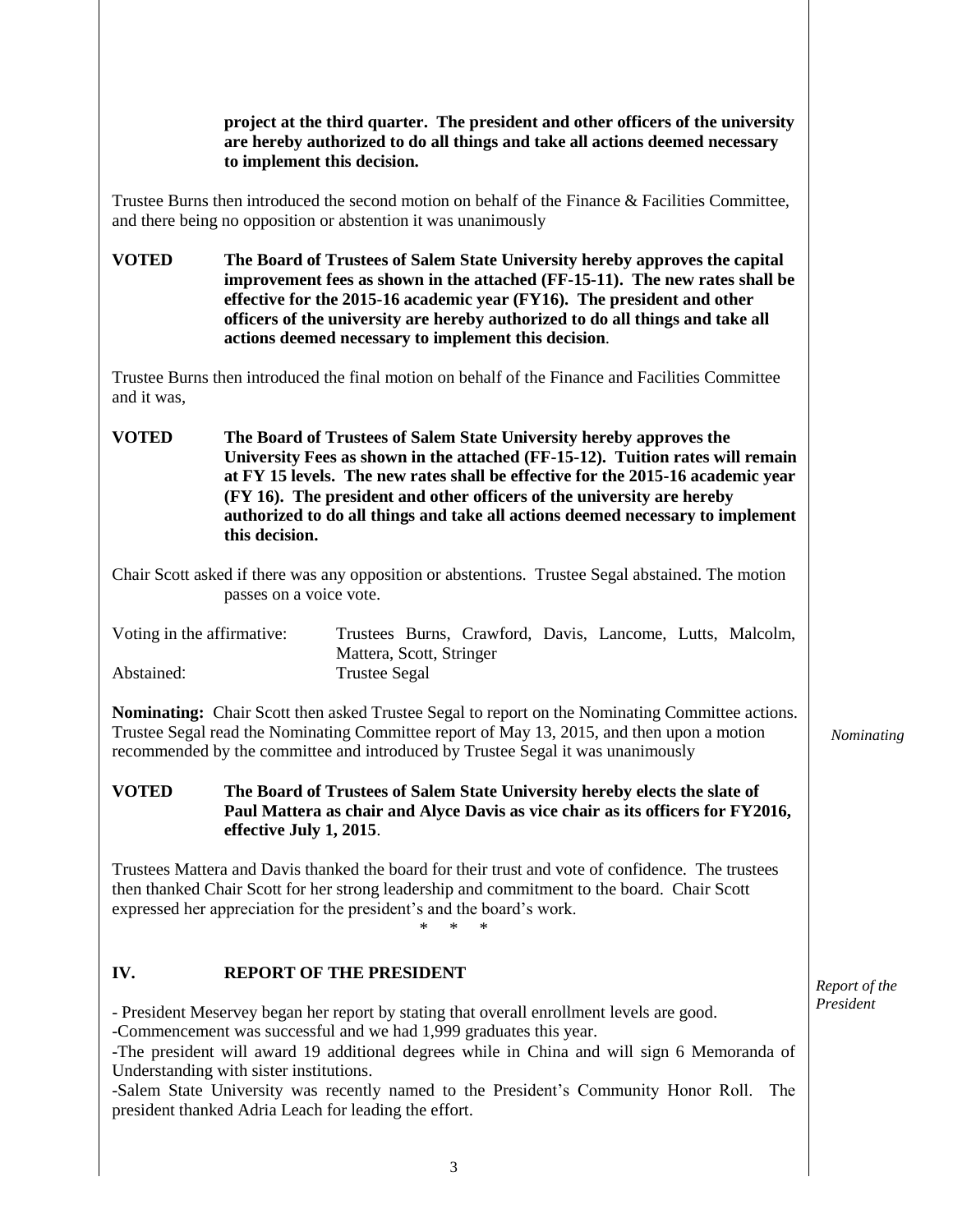-The university is now at 78% of our Campaign goal thanks to the efforts of VP Cynthia McGurren and her team.

-Last weekend was Alumni Weekend and it was a tremendous success as was the Tim Shea event. -Construction update – The parking garage is going very well. Viking Hall will be open in August and Gordon Hall is moving along.

\* \* \*

# **V. REPORT OF THE CHAIR**

-Chair Scott noted the number of activities on campus she had recently attended including the ALANA Graduation and all of the commencement activities.

-Chair Scott offered thanks to the trustees, advisory members and staff for the decisions and activities that have taken place over the past few years. The chair noted that while the work was challenging she took great enjoyment in its completion and looked forward to continuing to assist the board in its efforts.

\* \* \*

# **VI. OLD BUSINESS**

**May offsite follow-up:** Chair Scott thanked the board members for their participation at the retreat. It was a productive day and there were several good discussions concerning the role of the board, the trustees' impressions of what could be done to help the board function better to meet its goals. A discussion followed regarding the importance of the time spent together to better interpersonal and intergroup relationships and that learning assessment should remain on the board's topic list. Then President Meservey moved the discussion to Advisory Trustee Gadenne's work with the scorecard dashboard and match with metrics. Francois explained it's helpful to have a mapping of the mission.

\* \* \*

# **VII. NEW BUSINESS**

# **Executive Committee:**

Chair Scott announced that every year at this time the board must elect members to the Executive Committee to join the committee's ex officio members. The chair called for nominations to the committee and Trustee Mattera nominated the immediate past chair, Trustee Scott, former chair Trustee Segal and Trustee Burns. Chair Scott called for any additional nominations or discussion and hearing none it was unanimously

#### **VOTED: to appoint Trustees Scott, Segal and Burns to the Executive Committee for the FY 2016.**

Voting in the affirmative:Trustees Burns, Crawford, Davis, Lancome, Lutts, Malcolm, Mattera, Scott, Segal, Stringer

Against:None

# **Presidential Review Committee:**

Chair Scott noted that each year a presidential review is prepared and submitted to the commissioner in October. Chair Scott appointed Trustee Davis as chair and Trustees Burns and Lancome and Trustee Mattera as ex officio. Chair Scott asked that the committee schedule its meetings in late summer to accommodate the timing to submit the report on time at the October  $7<sup>th</sup>$ 

*Report of the Chair*

*Old Business*

*New Business*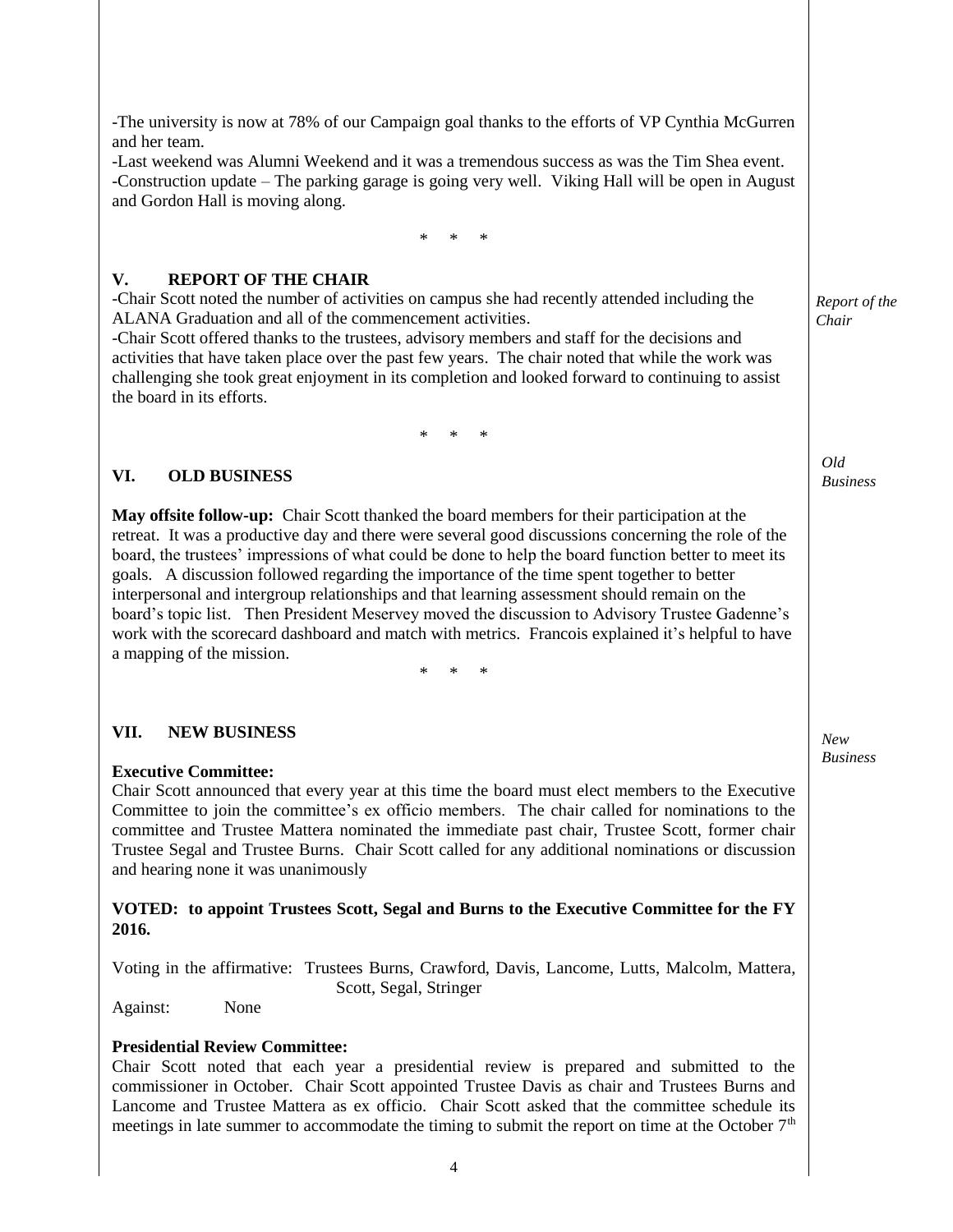meeting. President Meservey offered that we do have some guidance from the Board of Higher Education and we will share that with the committee.

# **Board Schedule:**

Chair Scott called attention to the board's 2015-2016 meeting schedule and asked that the trustees note the dates on their calendar. A brief discussion ensued regarding the committee meeting time schedule and it was determined that the length of the meeting times should be shortened/lengthened as is appropriate to conduct business and that appropriate notice will be given to attendees.

\* \*

# **VIII. OPEN FORUM**

Chair Scott opened the meeting to questions and comments from the floor. Hearing none the open forum was closed. There being none and with no additional business to conduct upon a motion duly made by Trustee Mattera and seconded by Trustee Singer it was unanimously

*Open Forum*

\* \* \*

# **IX. ADJOURNMENT**

There being no further business to come before the Board and on a motion duly made by Trustee Davis and seconded by Trustee Stringer it was unanimously

# **VOTED: To adjourn the meeting at 5:55 p.m.**

Respectfully submitted,

Pation Magnie Mexersay

Patricia Maguire Meservey President

hyro main

Lynne Montague Secretary to the Board of Trustees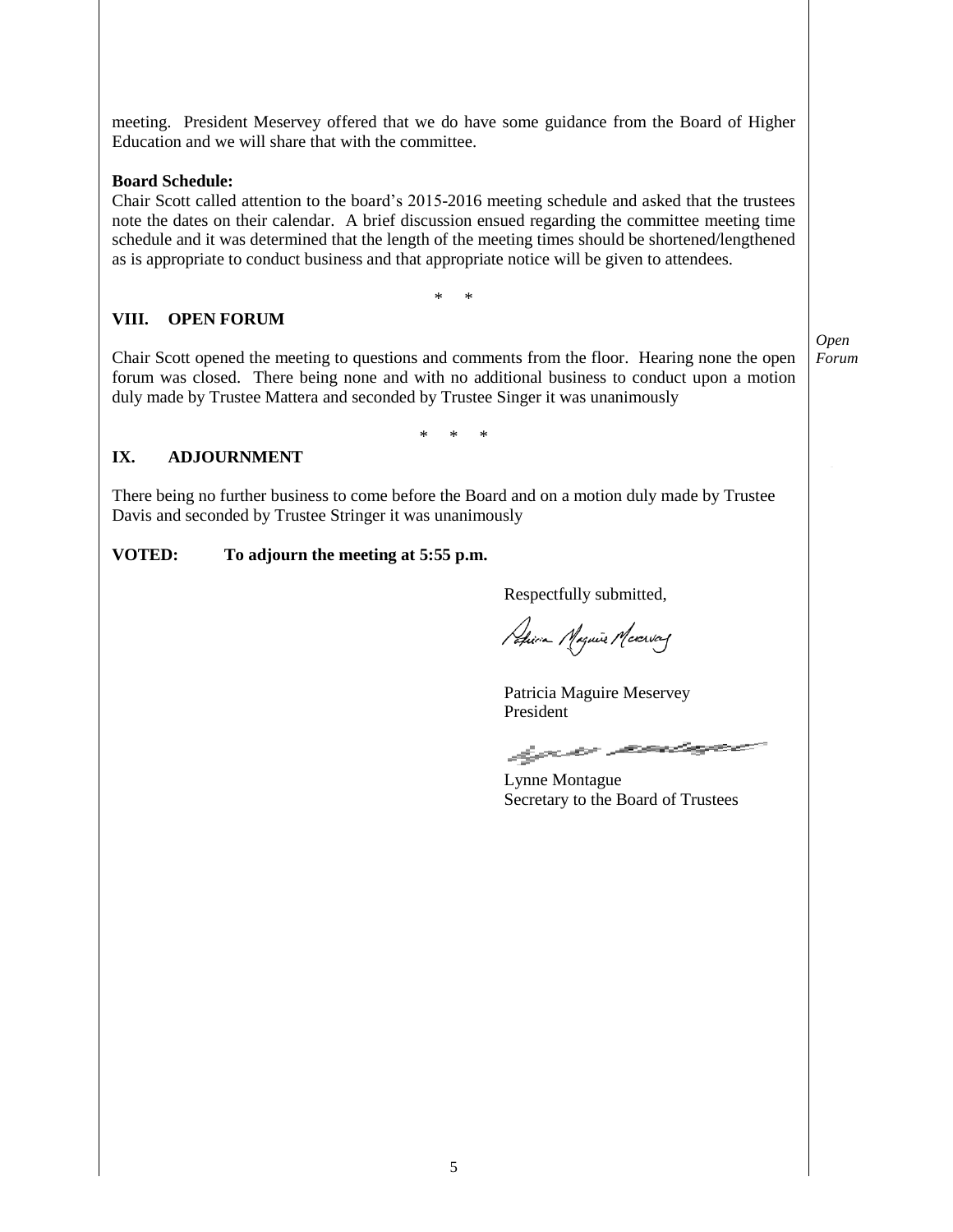# MEETING OF THE BOARD OF TRUSTEES

June 3, 2015

Marsh Hall, Room 210, Central Campus, Loring Avenue Salem State University Salem, Massachusetts

 $\mathcal{V}:=\mathbf{C}[\mathbf{x}^{1},\cdots]$ 

Items for Inclusion on the Consent Agenda:

Approval of the following Meeting Minutes and Committee Reports:

Board of Trustees: April 15, 2015

Board of Trustees Executive Session: April 15, 2015

Nominating: May 13, 2015

Academic Affairs and Student Life: May 20, 2015

Executive: May 20, 2015

Institutional Advancement/Marketing & Communications: May 20, 2015

Risk Management & Audit: May 20, 2015

Finance & Facilities: May 20, 2015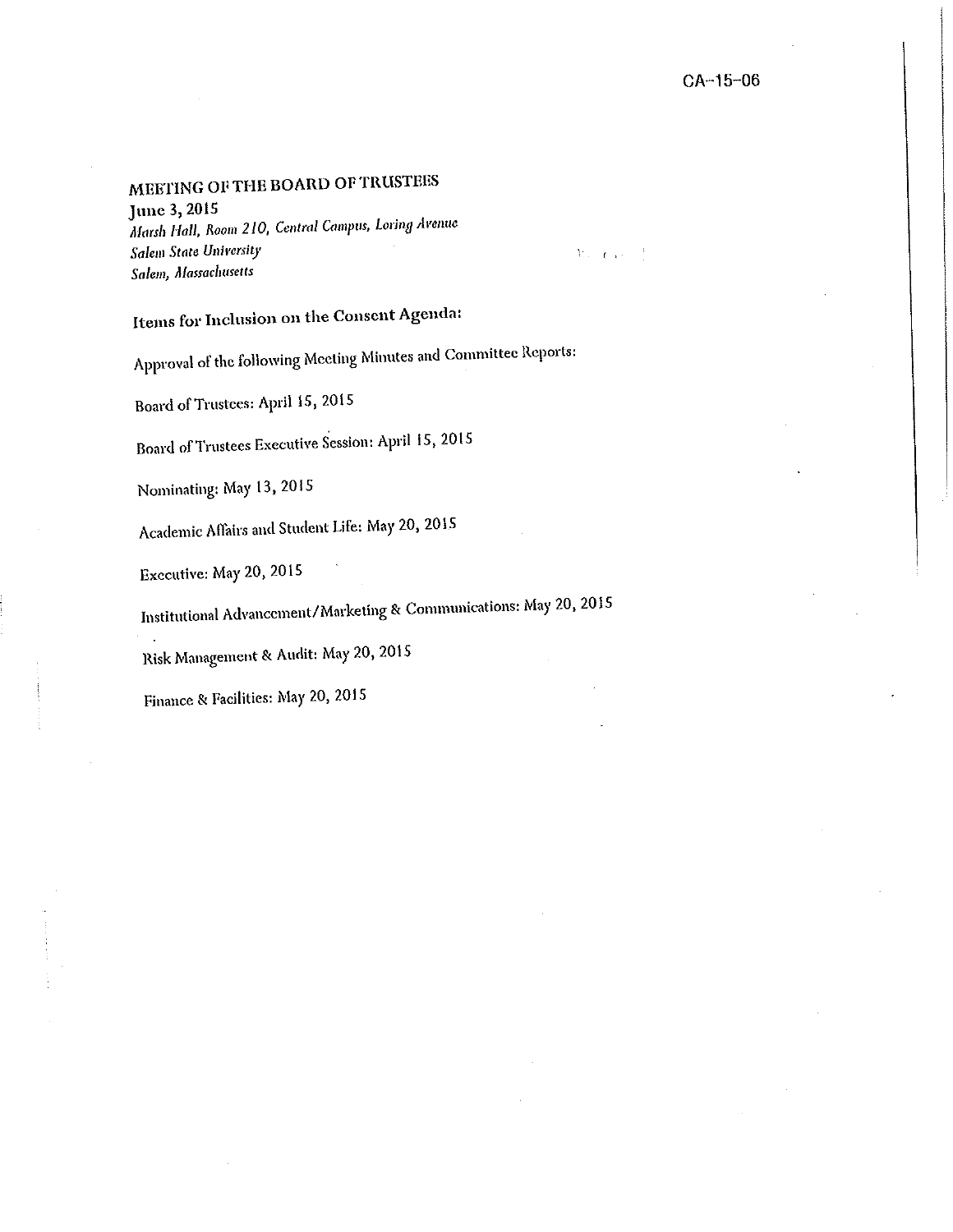# MEETING OF THE BOARD OF TRUSTEES

June 3, 2015

Paul Petrowski Conference Room, Central Campus, Loring Avenue Salem State University Salem, Massachusetts

# REVISED MOTION (revised 6/3/15)

# Academic Affairs & Student Life Committee

Motion: to recommend to the full board the personnel actions for Faculty Promotion to the rank of Associate Professor and Full Professor as presented.

 $\mathbf{r}$ 

Committee Action of 5/20/15: The Original Motion Approved the attached list of faculty.

The revised motion includes Kathleen Keough Adee and Amy Smith on the list faculty recommended for promotion from Assistant Professor to Associate Professor. Bios attached.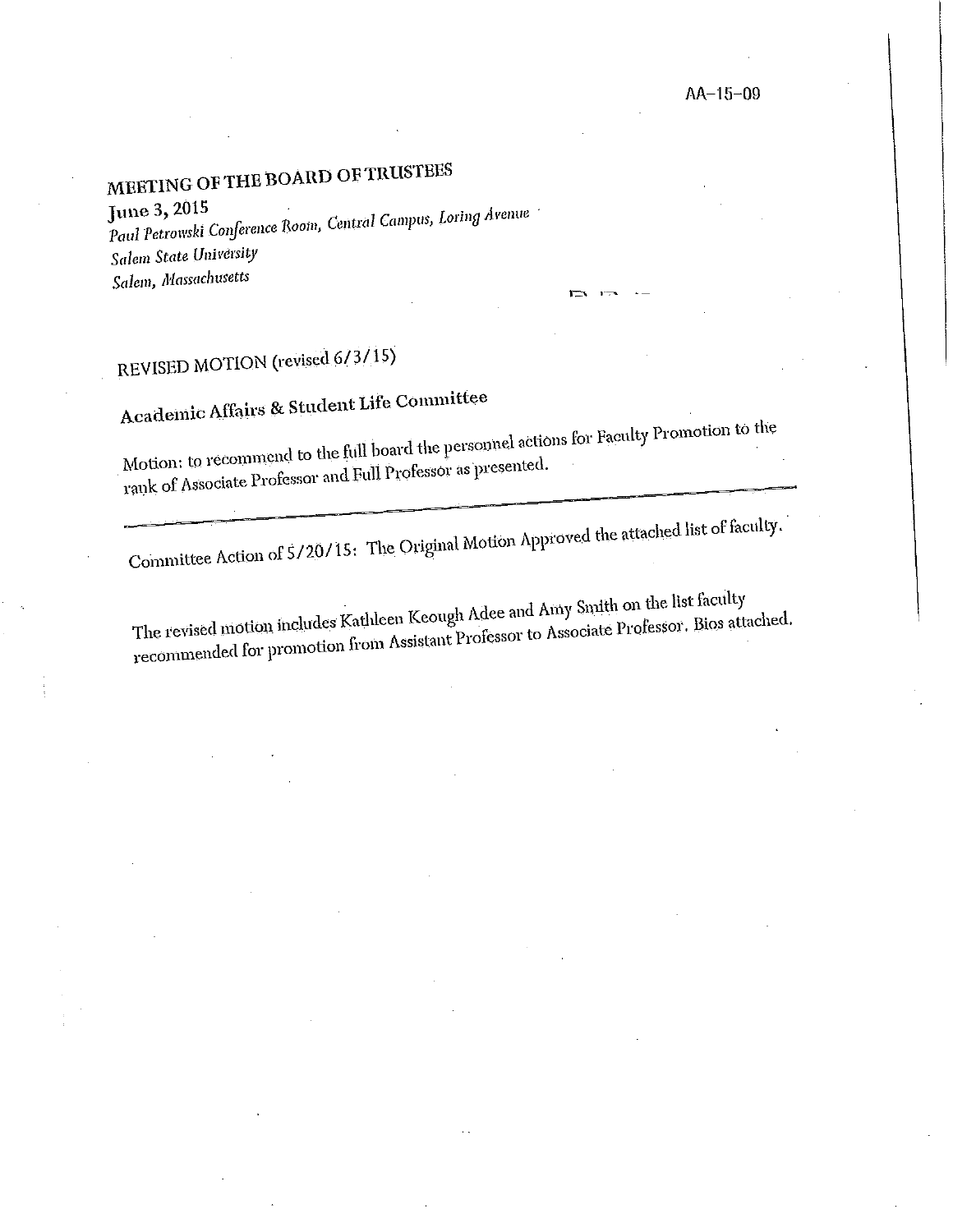Candidate: Kathleen Adee, School of Nursing **Promotion to Associate Professor** Ph.D., Regis College, 2014 M.S., Simmons College, 1986 B.S., Boston College, 1980

Professor Kathleen Adee joined Salem State University in 2006 as an Assistant Professor in the School of Nursing. In 2014 she received tenure. She teaches introductory and upper level courses in nursing and is responsible for the didactic and clinical teaching of senior nursing students in Public Health, a program that she piloted. She has extensive clinical experience working with vulnerable populations and has used this experience to develop a service-learning partnership with the Action Emergency Homeless Shelter In Gloucester. The clinical services provided by her nursing students have been integrated into an ongoing NP-managed on-site health clinic.

Professor Adee's continuing scholarship has focused primarily on the completion of her doctoral dissertation, which she completed in May 2014. She has worked with the graduate nursing department precepting three MSN students in the clinical arena, helping to transition students from hospital-based RNs to community-based Masters' prepared clinicians. She attended the Annual Public Health Association National meeting in fall 2013 to explore national trends and ensure that Salem State's public health nursing course reflects and incorporates current content and teaching-learning strategies.

Professor Adee chaired the School of Nursing Professional Development Committee from 2008-2012 and served as a member of the Scholarship Committee for five years. She is an active member of the North Shore Nurse Practitioner's Coalition, Boston University Nursing Archives, the Public Health Museum and the Cape Ann Emergency Preparedness Coalition and the American Public Health Association. Prior to joining Salem State Professor Adee was a Clinical Instructor at Northeastern University.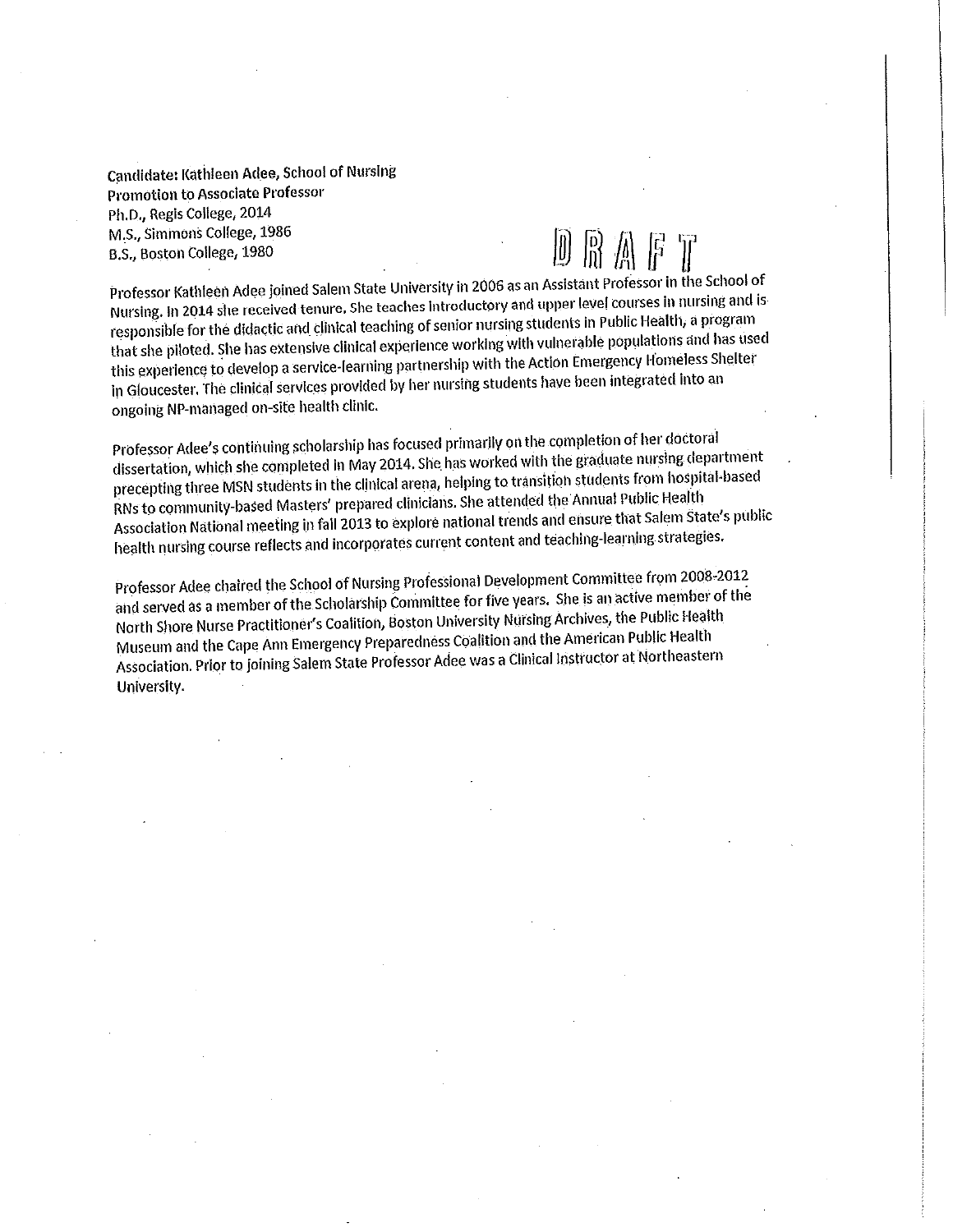Candidate: Amy Smith, Theatre and Speech Communication Promotion to Associate Professor Ph.D., Bowling Green State University, 2008 M.A., University of North Carolina, 2005 B.A., Pfeiffer University, 2003

# DRAFT

Professor Amy Smith joined Salem State University in 2008 as an Assistant Professor in the department of Theatre and Speech Communication. In 2014 she received tenure. She teaches courses in Public Speaking, Gender Communication and Professional and Online Communication and is actively engaged

in growing the Speech Communication minor.

Professor Smith's book Tracing Family Lines: The Impact of Genealogy on Family Communication was published by Lexington Books in 2012. She has presented at the National Communication Association numerous times, including the 2013 conference held in Washington, DC, where she presented "Interfaith families staying connected during trauma" and "Family connections: Intergenerational family communication through genealogy." She has also presented at the Western States Communication Association, National Women's Studies Association and the Third International Congress of Qualitative

Inquiry.

Professor Smith has chaired the Speech Communication Curriculum Committee for three years and is a member of the Graduate Development Committee and Scholarship Committee. She serves as reviewer for the National Communication Association Women's Studies Division, Critical and Cultural Studies Division and Gay/Lesblan/Bisexual/Transgendered Communication Studies Division. In 2010 Professor Smith was nominated for the Gerald R. Miller Outstanding Doctoral Dissertation Award.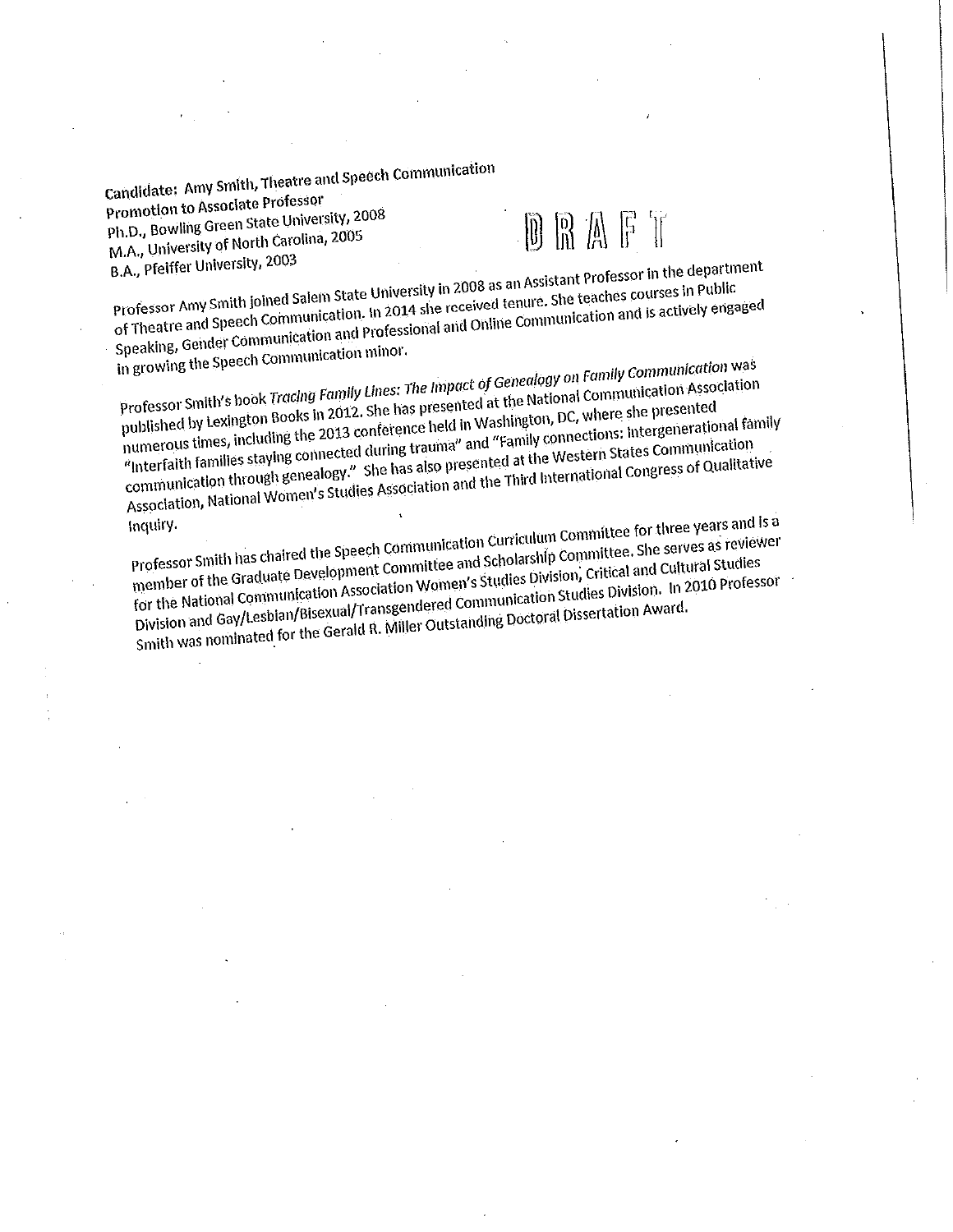# **SALEM STATE UNIVERSITY** PRESIDENT'S RECOMMENDATIONS FOR THE ACTION OF THE ACADEMIC AFFAIRS AND STUDENT LIFE COMMITTEE DRAFT

**Promotion Recommendations:** 

Effective: 9/1/15 From: Associate Professor Corcoran, Jeanne To: Full Professor Occupational Therapy Effective: 9/1/15 **From: Assistant Professor** DeFelippo, Anne To: Associate Professor **School of Nursing** Effective: 9/1/15 **From: Associate Professor** Gallo, Joseph To: Full Professor Sport & Movement Science Effective: 9/1/15 From: Associate Professor Hakstlan, Anne-Marie To: Full Professor Management Effective: 9/1/15 From: Associate Professor Krebs, Lorri To: Full Professor Geography Effective: 9/1/15 From: Associate Professor MacTaylor, Ronald To: Full Professor **Chemistry & Physics** Effective: 9/1/15 From: Associate Professor Reker, Kenneth **To: Full Professor** Art + Design Effective: 9/1/15 From: Associate Professor Silvern, Stephen To: Full Professor Geography Effective: 9/1/15 **From: Associate Professor** Smolianov, Peter To: Full Professor Sport & Movement Sciences Effective: 9/1/15 From: Associate Professor Theis, Jeffrey To: Full Professor English

4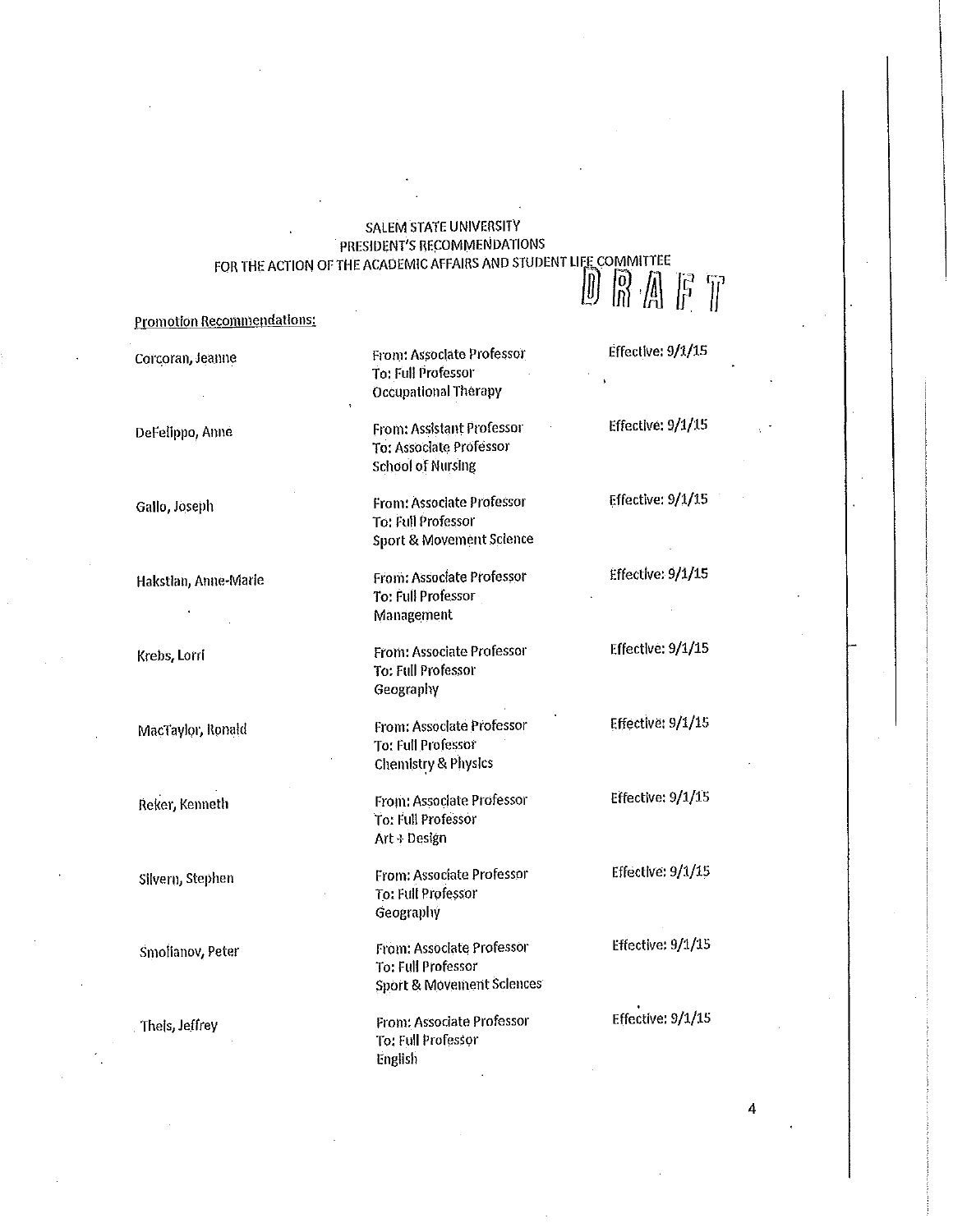Valens, Keja

Wilson, Jamie

From: Associate Professor<br>To: Full Professor<br>English

From: Associate Professor<br>To: Full Professor<br>History

Effective: 9/1/15

 $\bar{ }$ 

5

 $\begin{array}{ccc} \text{effective: } 9/1/15 \\ \text{m} & \text{m} \\ \text{m} & \text{m} \\ \end{array}$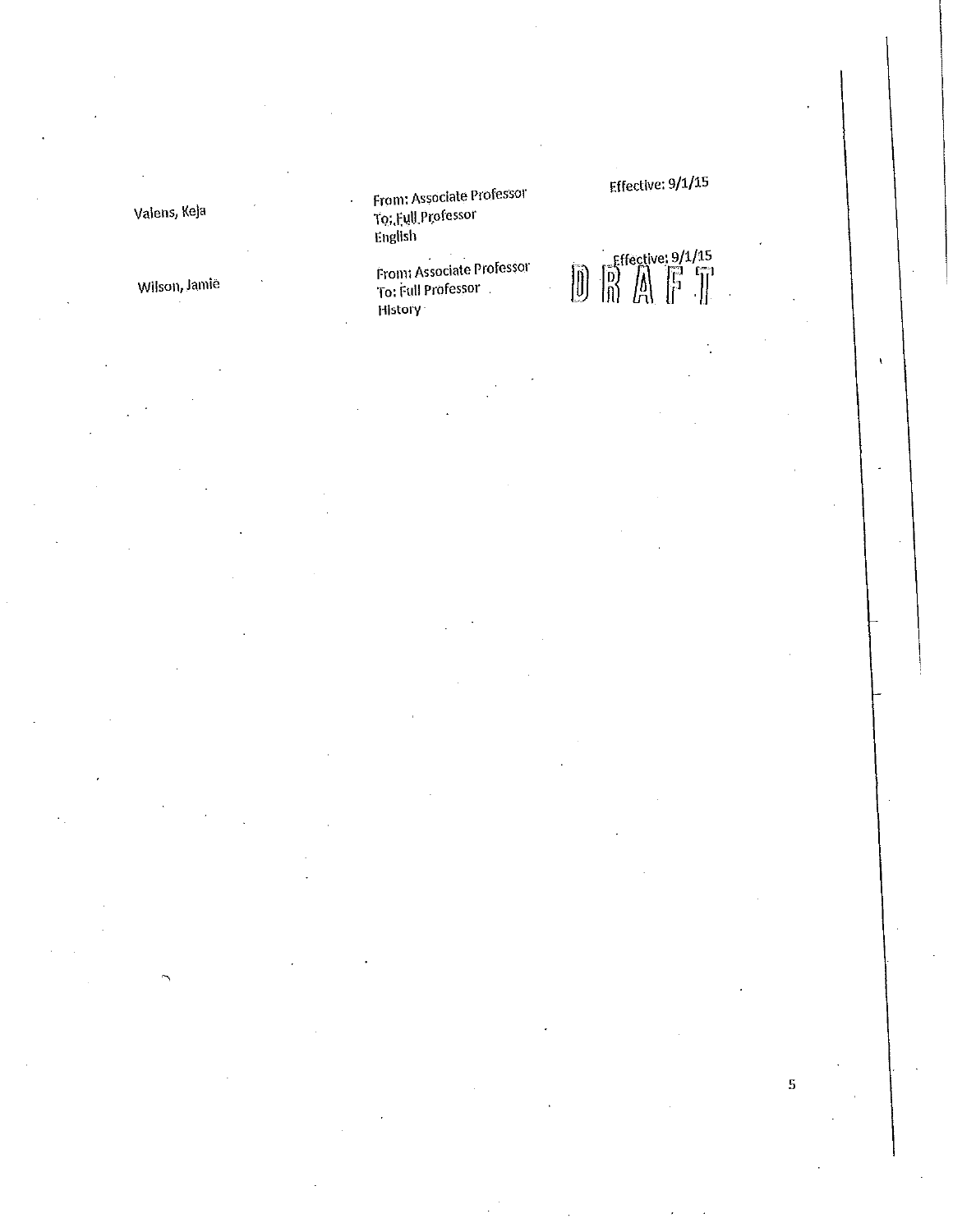# ATTACHMENT R

# $\boxed{\mathbb{D}}\ \boxed{\mathbb{R}}\ \boxed{\mathbb{R}}\ \boxed{\mathbb{F}}\ \boxed{\mathbb{P}}^{A-15-10}$

 $\mathbf{1}$ 

# SALEM STATE UNIVERSITY PRESIDENT'S RECOMMENDATIONS FOR THE ACTION OF THE ACADEMIC AFFAIRS AND STUDENT LIFE COMMITTEE

| Tenure Recommendations: |                                                        |                          |
|-------------------------|--------------------------------------------------------|--------------------------|
| Leger, Robin            | Associate Professor<br><b>School of Nursing</b>        | Effective: 9/1/15        |
| Mobley, Michael         | Associate Professor<br>Psychology                      | Effective: 9/1/15        |
| Pariser, Harold         | Assistant Professor<br>Biology                         | <b>Effective: 9/1/15</b> |
| Tschakert, Norbert      | Associate Professor<br><b>Accounting &amp; Finance</b> | Effective: 9/1/15        |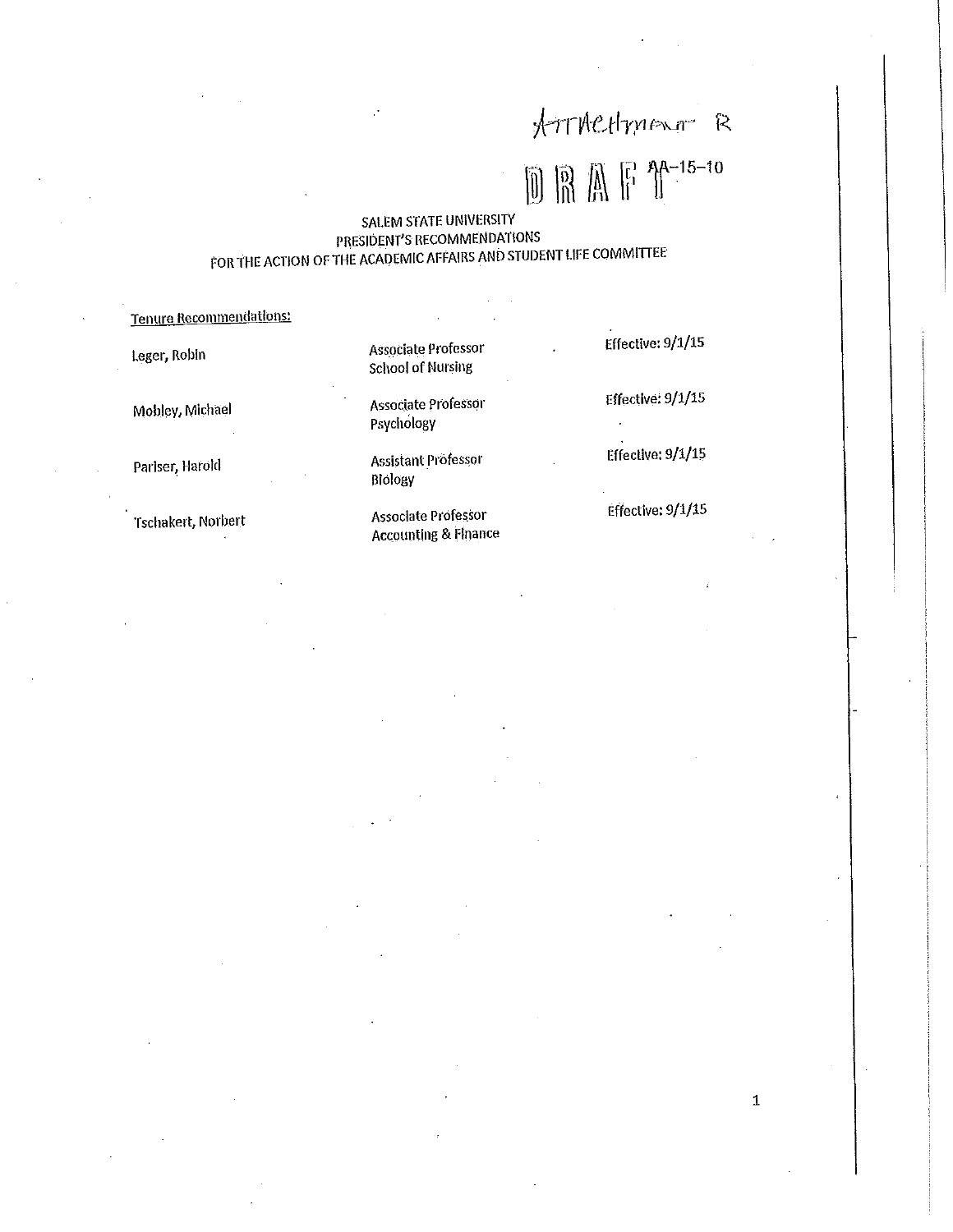$\overline{2}$ 

# SALEM STATE UNIVERSITY<br>PRESIDENT'S RECOMMENDATION BUDENT LIFE COMMENT<br>FOR THE ACTION OF THE ACADEMIC AFFAIRS AND STUDENT LIFE COMMITTER

| Tenure with Promotion Recommendations: |                                                                                               | Effective: 9/1/15   |
|----------------------------------------|-----------------------------------------------------------------------------------------------|---------------------|
| Amory, Kathryn                         | <b>From: Assistant Professor</b><br>To: Associate Professor<br>Theatre & Speech Communication |                     |
| Avila-Saavedra, Guillermo              | From: Assistant Professor<br><b>To: Associate Professor</b><br>Communications                 | Effective: 9/1/15   |
| Ippolito, Jacy                         | <b>From: Assistant Professor</b><br>To: Associate Professor<br>Secondary and Higher Education | Effective: 9/1/15   |
| Jay, Bethany                           | From: Assistant Professor<br>To: Associate Professor<br>History                               | Effective: 9/1/15   |
| Johnson, Lisa                          | From: Assistant Professor<br>To: Associate Professor<br><b>School of Social Work</b>          | Effective: 9/1/15   |
| Poitevin, Kimberly                     | From: Assistant Professor<br>To: Associate Professor<br>Interdisciplinary Studies             | Effective: 9/1/15   |
| Ruget, Vanessa                         | From: Assistant Professor<br>To: Associate Professor<br>Political Science                     | Effective: 9/1/15   |
| Sampleri, Peter                        | From: Assistant Professor<br>To: Associate Professor<br>Theatre & Speech Communication        | Effective: $9/1/15$ |
| Warner, Deanna                         | From: Assistant Professor<br><b>To: Associate Professor</b><br><b>Chemistry &amp; Physics</b> | Effective: 9/1/15   |
| Yi, Beifang                            | From: Assistant Professor<br>To: Associate Professor<br>Computer Science                      | Effective: 9/1/15   |
|                                        |                                                                                               |                     |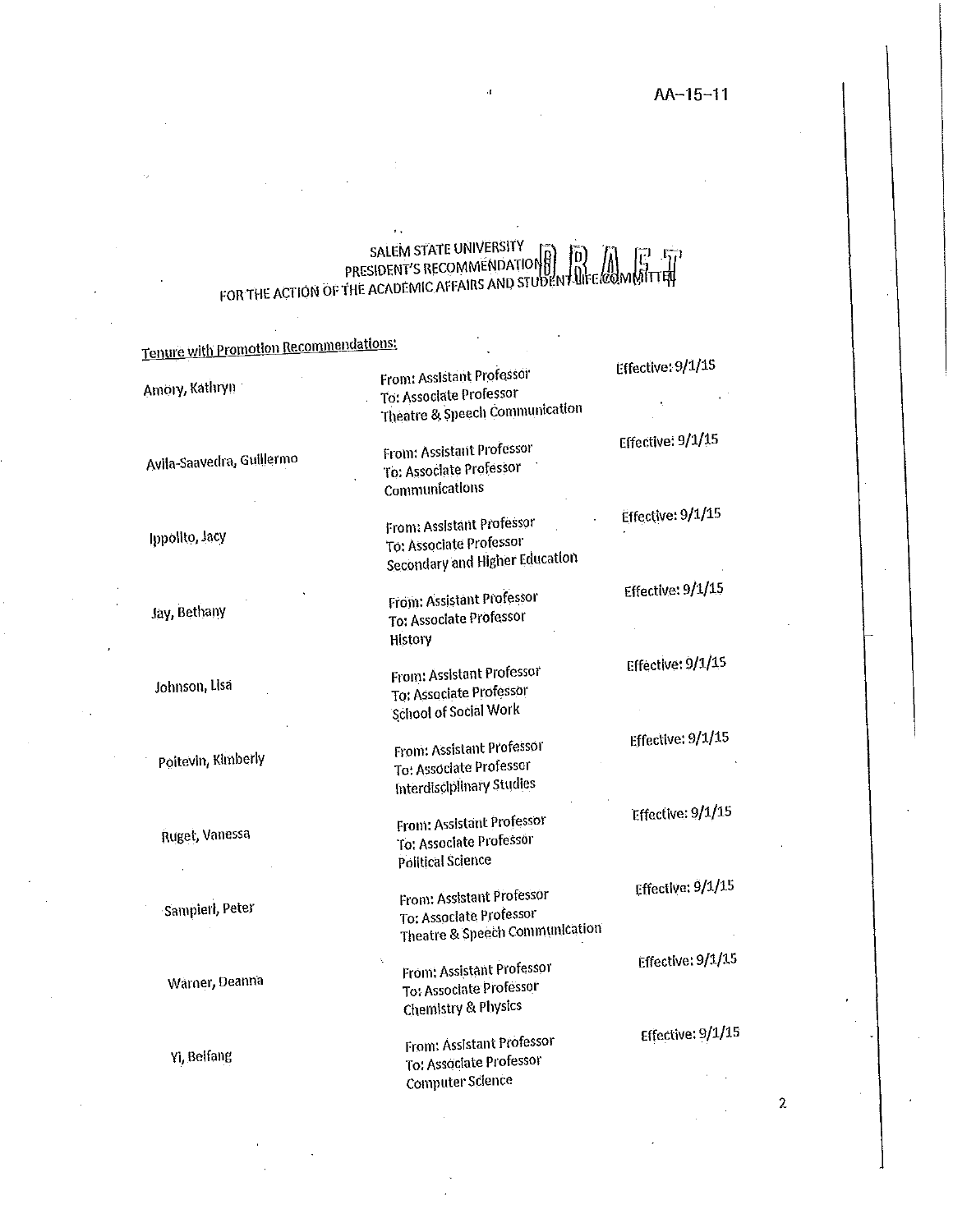# SALEM STATE UNIVERSITY<br>
PRESIDENT'S RECOMMENDATIONS<br>
FOR THE ACTION OF THE ACADEMIC AFFAIRS AND STUDENT LIFE COMMITTEE<br>  $\begin{bmatrix} 0 \\ 1 \end{bmatrix}$ .  $\begin{bmatrix} 1 \\ 0 \end{bmatrix}$

Zhu, Guorong

From: Assistant Professor To: Associate Professor Management

Effective: 9/1/15

3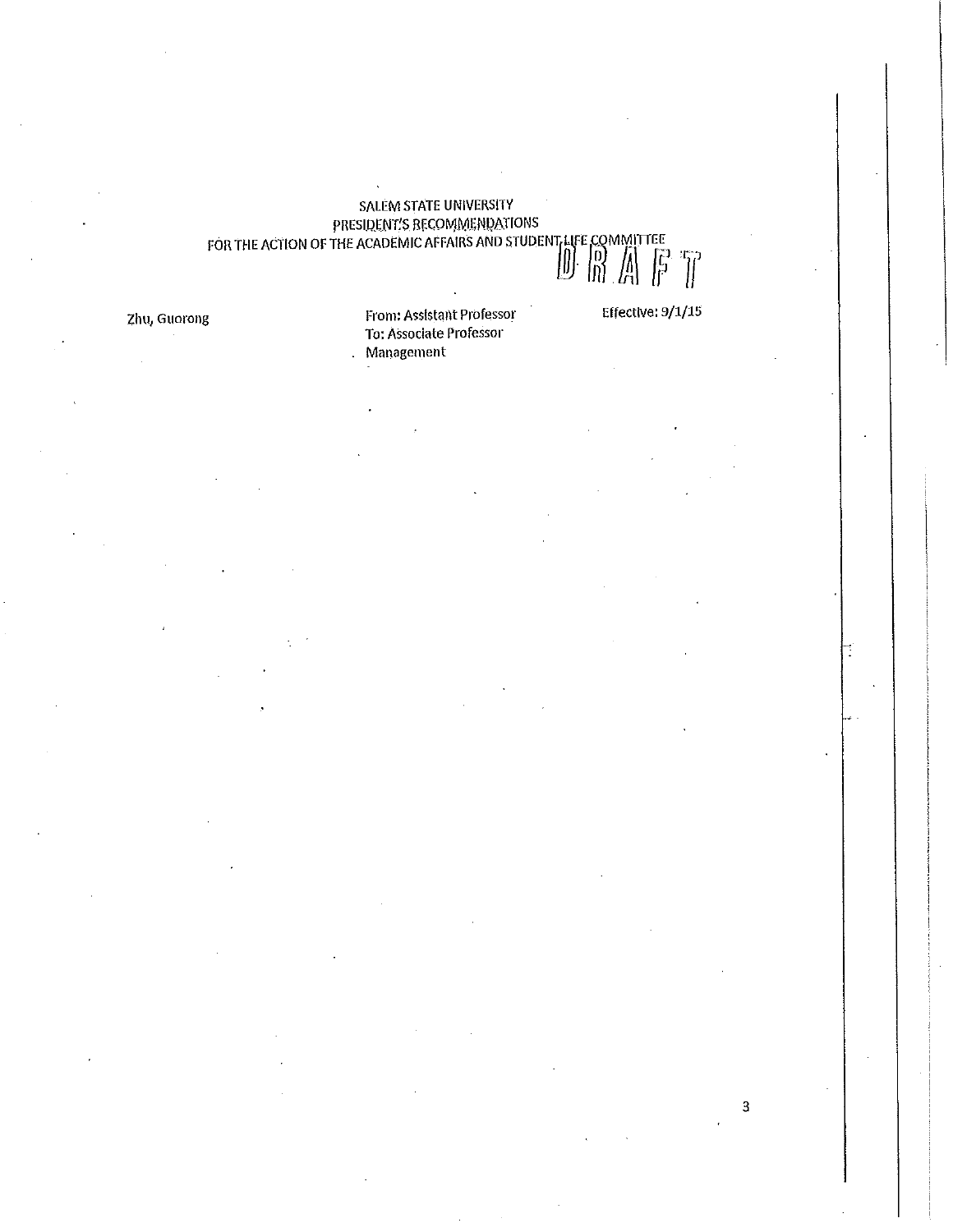# SALEM STATE UNIVERSITY PRESIDENT'S RECOMMENDATIONS FOR THE ACTION OF THE ACADEMIC AFFAIRS AND STUDENT LIFE COMMIT

|  | meritus Status Recommengations. |
|--|---------------------------------|
|  |                                 |

وعاملته والأراد

Alyeku, Joseph (posthumously)

**Billings, Thomas** 

Buchanan, Patricia

Dole, Elizabeth

Farahbakhsh, Massoud

Gallagher, Vicky

Greenberg, Sarah

Haran, Elizabeth

Macnutt, Gienn

McGovern, Mary Ann

McMullen, Maureen

From: Full Professor To: Professor Emeritus Marketing & Decision Sciences

From: Full Professor To: Professor Emerita Secondary & Higher Education

From: Full Professor To: Professor Emerita English

From: Associate Librarian To: Professor Emerita

From: Full Professor To: Professor Emeritus Management

From: Full Professor To: Professor Emerita **Early Childhood Education** 

From: Full Professor To: Professor Emerita School of Social Work

From: Full Professor To: Professor Emerita Marketing & Decision Sciences

From: Librarian To: Professor Emeritus

From: Full Professor To: Professor Emerita **School of Nursing** 

**From: Associate Professor** To: Professor Emerita

Effective: 9/1/15

Effective:  $9/1/15$ 

Effective: 9/1/15

Effective: 9/1/15

Effective: 9/1/15

Effective: 9/1/15

Effective: 9/1/15

Effective: 9/1/15

Effective: 9/1/15

Effective: 9/1/15

Effective: 9/1/15

6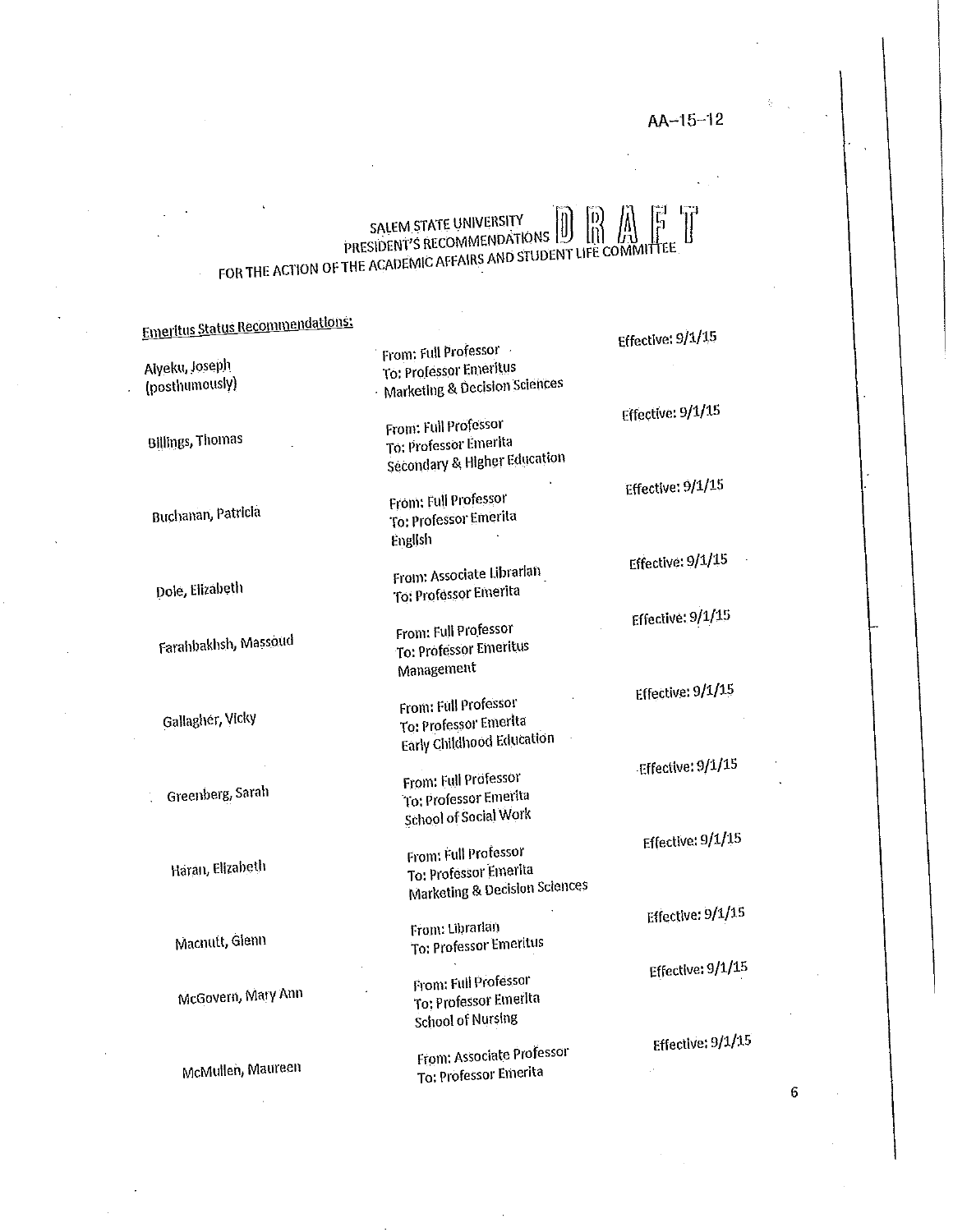#### Poremba, Barbara

Sablock, Jeannette

Sablock, Peter

# **School of Nursing**

From: Full Professor To: Professor Emerita **School of Nursing** 

From: Full Professor To: Professor Emerita **Geological Sciences** 

From: Full Professor **To: Professor Emeritus** Geological Sciences

# $\begin{bmatrix} 0 \\ 0 \end{bmatrix} \begin{bmatrix} 0 \\ 0 \end{bmatrix} \begin{bmatrix} 0 \\ 0 \end{bmatrix} \begin{bmatrix} 0 \\ 0 \end{bmatrix} \begin{bmatrix} 0 \\ 0 \end{bmatrix}$

Effective: 9/1/15

Effective: 9/1/15

 $\boldsymbol{7}$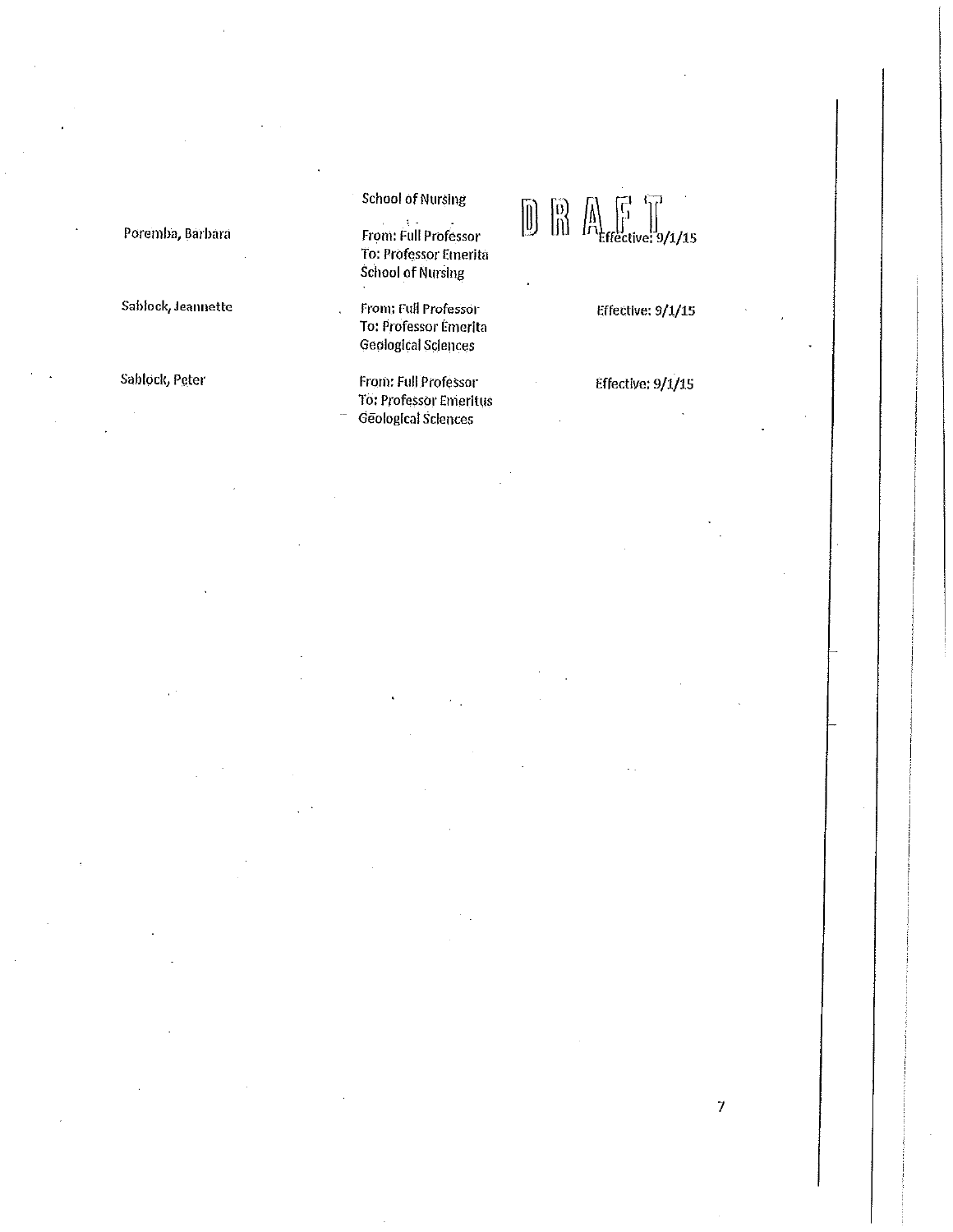8

# SALEM STATE UNIVERSITY SALEW SING SALEW BESIDENT STATE SALEW BESIDENT STATE ON MITTEE<br>PRESIDENT'S RECOMMENDATIONS<br>FOR THE ACTION OF THE ACADEMIC AFFAIRS AND STUDENT LIFE COMMITTEE  $\begin{matrix} 0 \\ 0 \\ 0 \end{matrix} \begin{matrix} 0 \\ 0 \\ 0 \\ 0 \end{matrix}$

Terminal Contract Recommendations:

Economics

Effective: 9/1/15

Beckwith, Kevin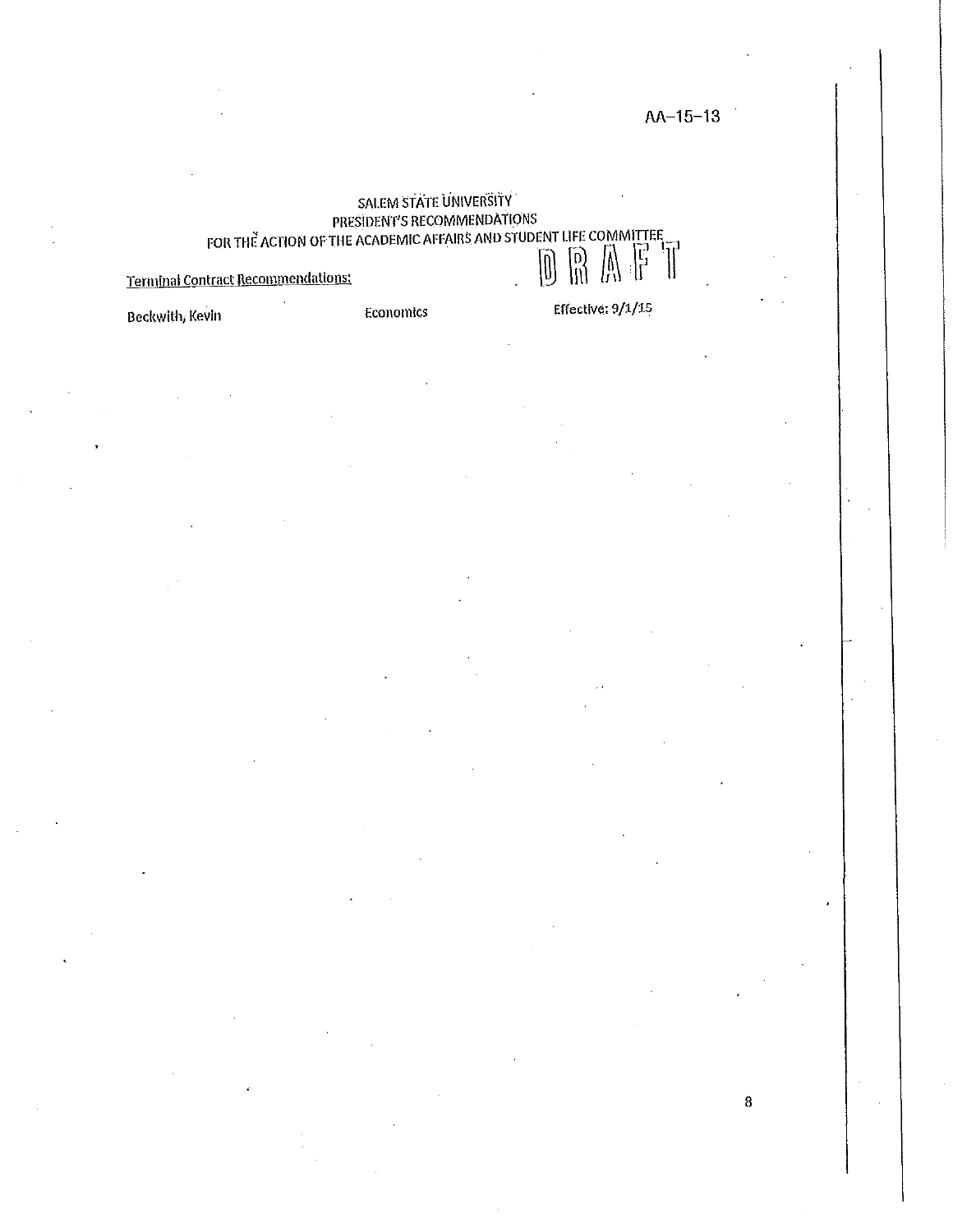$FF-15-10$ 

# GSalemluniversity

# $\begin{array}{c} \mathbb{D}\mathbb{R}\mathbb{M}\mathbb{F}\mathbb{T} \end{array}$

| FY2016 Operating Budget of Revenues, Expenses and Changes in Net Position |                  |          |                         |           |  |
|---------------------------------------------------------------------------|------------------|----------|-------------------------|-----------|--|
| Trustee-Approved Operating Funds: 1000, 1100, 1248, 2023, and 2030 only   |                  | FY2016   | FY15 Budget FY15 Budget |           |  |
| Numbers in 000s                                                           | FY2015           | Working  | to FY16                 | to FY16   |  |
|                                                                           | Budget           | Budget   | Bud \$ Chg              | Bud % Chg |  |
|                                                                           |                  |          |                         |           |  |
| <b>REVENUES</b><br><b>Operating Revenues</b>                              |                  |          |                         |           |  |
| Tuilion (5000)                                                            | 12,351           | 12,112   | (239)                   | $-1.94%$  |  |
| College Fee (5010)                                                        | 43.965           | 46,652   | 2,687                   | 6.11%     |  |
| Graduate School Fees (5019)                                               | 5,583            | 5,937    | 354                     | 6.34%     |  |
| Continuing Education Fees (5021)                                          | 6,470            | 6,488    | 18                      | 028%      |  |
| Other Miscellaneous Student Fees                                          | 4,010            | 6,018    | 2,008                   | 50,08%    |  |
| Less: Tuilion Waivers                                                     | (770)            | (770)    |                         |           |  |
| Net tuition and fees                                                      | 71,609           | 76,438   | 4,829                   | 6.74%     |  |
| Sales & services of ed departments                                        | 3,920            | 4,975    | 1,055                   | 26.91%    |  |
| <b>Total Operating Revenues</b>                                           | 75,529           | 81,412   | 5,883                   | 7.79%     |  |
| Net Non-operating Revenues                                                |                  |          |                         |           |  |
| State Appropriations (5100)                                               | 43,747           | 43,129   | (618)                   | $-1.41%$  |  |
| Incentive Grants Estimate (8.4%)                                          |                  | 467      | 467                     |           |  |
| State Pald Fringe Benefits (5101)                                         | 11,859           | 12,381   | 522                     | 4.40%     |  |
| State Remittance (5102)                                                   |                  | (1, 134) | (1, 134)                |           |  |
| Other Non-Operating Activity                                              | 106              | 606      | 500                     | 471.70%   |  |
| <b>Net Non-operating Revenues</b>                                         | $\sqrt{55,712}$  | 55,450   | (262)                   | $-0.47%$  |  |
| <b>MOVAUREVERDES</b>                                                      | 988251           | Work?    | 39.291                  | 488VA     |  |
| <b>EXPENSES &amp; NET TRANSFERS</b>                                       |                  |          |                         |           |  |
| <b>Operating Expenses</b>                                                 |                  |          |                         |           |  |
| Salaries and Wages                                                        | 78,649           | 82,670   | 4,021                   | 5.11%     |  |
| Fringe Benefits (DD)                                                      | 18,184           | 20,257   | 2,073                   | 11.40%    |  |
| Compensation and benefits                                                 | 96,834           | 102,927  | 6,093                   | 6.29%     |  |
| Supplies and services                                                     | 21,529           | 18,296   | (3.233)                 | $-15,02%$ |  |
| Utilities & Space Rentals                                                 | 4,205            | 4,519    | 314                     | 7.47%     |  |
| Institutional Financial Aid                                               | 2,352            | 2.402    | 50                      | 2.13%     |  |
| <b>Total Operating Expenses</b>                                           | 124,919          | 128,144  | 3,225                   | 2.58%     |  |
| Transfers (In)/Out                                                        |                  |          |                         |           |  |
| Capital Projects & Def'd Maintenance                                      | 6,322            | 2.452    | (3.870)                 | $-61.22%$ |  |
| Information Technology Projects                                           |                  | 700      | 700                     |           |  |
| Other Unrestricted Project Funding                                        |                  |          |                         |           |  |
| Website Redesign Project                                                  |                  | 369      | 369                     |           |  |
| Chartwells--Starbucks & Dining Projects                                   |                  | 750      | 750                     |           |  |
| Debt Service Principal & Interest                                         |                  | 4,892    | 4,892                   |           |  |
| Foundation Support-Mainstage                                              |                  | 500      | 500                     |           |  |
| Investment Draw-Capital Campaign                                          |                  |          |                         |           |  |
| Investment Draw-Quasi-Endowment                                           |                  | (575)    | (575)                   |           |  |
| Investment Draw-Website Redesign                                          |                  | (369)    | (369)                   |           |  |
|                                                                           | $\sqrt{6}$ , 322 | 8,719    | 2,397                   | 37.92%    |  |
| <u> Franziski primerali († 1888)</u>                                      | acaresal         | 他来感      | 1,691                   | 412021    |  |
| <b>TOTALINGREASE INNET POSITION</b>                                       | O)               |          | 0<br>O                  | 0.00%     |  |

T:|Budge||Fiscal Year 2016|FY2016 Budge| Davelopment-Archivas|FY2016 Budge| Master File v8.0d TRUSTEE Meeting Version 05-20-15\_PMM-2015 07 09.xlsx

7/9/2016 2:32 PM

 $\ddot{\phantom{a}}$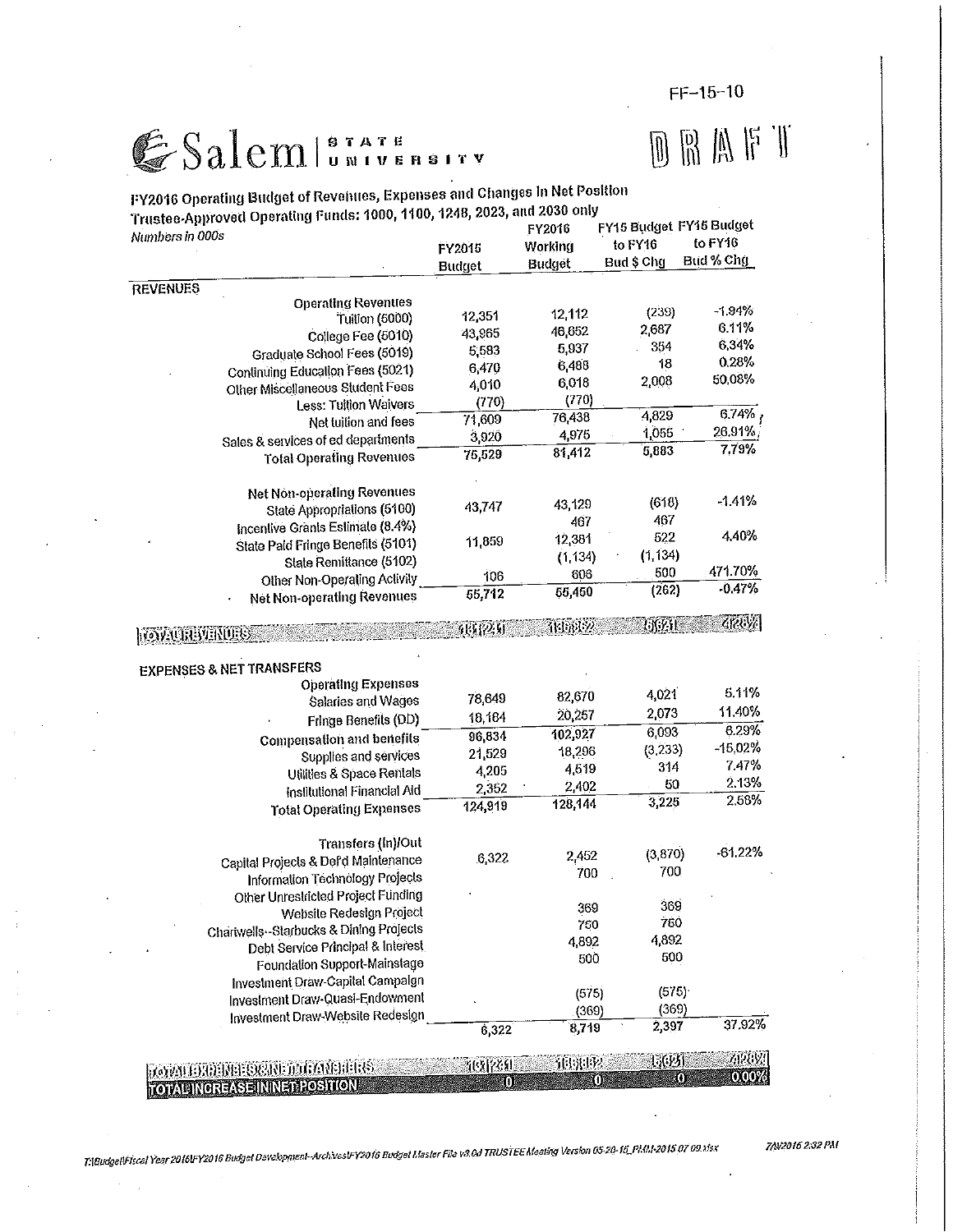$FF-15-11$ 

Attachment D

Full-time, day undergraduate Capital Improvement Fee For FY2015-16

| Full-time, day undergraduate Capital Improvement Fee For FY2015-16      | Proposed<br>FY2015-16<br>Annual |                     | Current<br>FY2014-15<br>Annual |          | Change $\hat{S}$ | $\left\{ 0\right\}$<br>Change % |  |  |  |
|-------------------------------------------------------------------------|---------------------------------|---------------------|--------------------------------|----------|------------------|---------------------------------|--|--|--|
| <b>Massachusetts Residents</b><br>Capital Improvement Fee<br>Per credit | \$<br>240.00<br>10.00           | -\$<br>-\$          | 150.00<br>6.25                 | S.<br>\$ | 90.00<br>3.75    | 60.0%<br>60.0%                  |  |  |  |
| <b>Out of State Residents</b><br>Capital Improvement Fee<br>Per credit  | \$<br>240.00<br>10.00           | $\mathsf{S}$ .<br>Ŝ | 150.00<br>6.25                 | Ś<br>S   | 90.00<br>3.75    | 60.0%<br>60.0%                  |  |  |  |

S:\Board of Trustees\Board of Trustees - FY2015\Finance and Facilities\_20150520\DB preparation\Capital Improvement fee rates.xlsx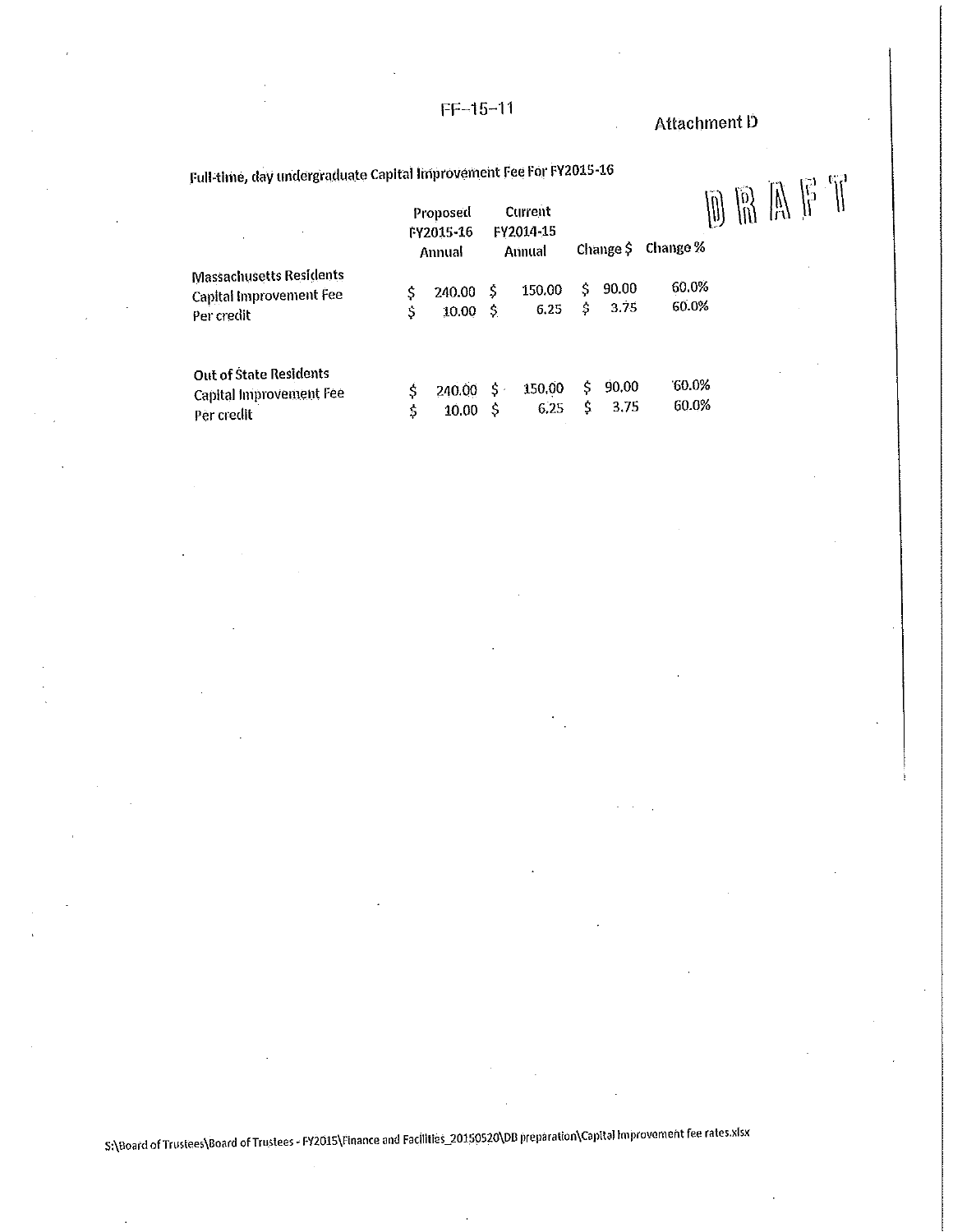$FF-15-12$ 

# Attachment E

Full-time, day undergraduate University Fee For FY2015-16

|                               | Proposed<br>Current<br><b>FY2015-16</b><br>FY2014-15<br>Annual<br>Annual |                 | Change \$    | v<br>È,<br>$\frac{10}{100}$ Change % |
|-------------------------------|--------------------------------------------------------------------------|-----------------|--------------|--------------------------------------|
| Massachusetts Residents       |                                                                          |                 |              |                                      |
| University fee                | \$8,0.16.00                                                              | 7,506.00<br>Ŝ.  | \$510.00     | 6.8%                                 |
| Per credit                    | \$<br>334.00                                                             | Ŝ.<br>312.75    | \$.<br>21.25 | 6,8%                                 |
| <b>Out of State Residents</b> |                                                                          |                 |              |                                      |
| University fee                | \$8,138.00                                                               | \$.<br>7,628.00 | \$510.00     | 6,7%                                 |
| Per credit                    | \$<br>339.08                                                             | \$<br>317.83    | \$<br>21.25  | 6.7%                                 |

S:\Board of Trustees\Board of Trustees - FY2015\Finance and Facilities\_20150520\DB preparation\University fee Rates.xlsx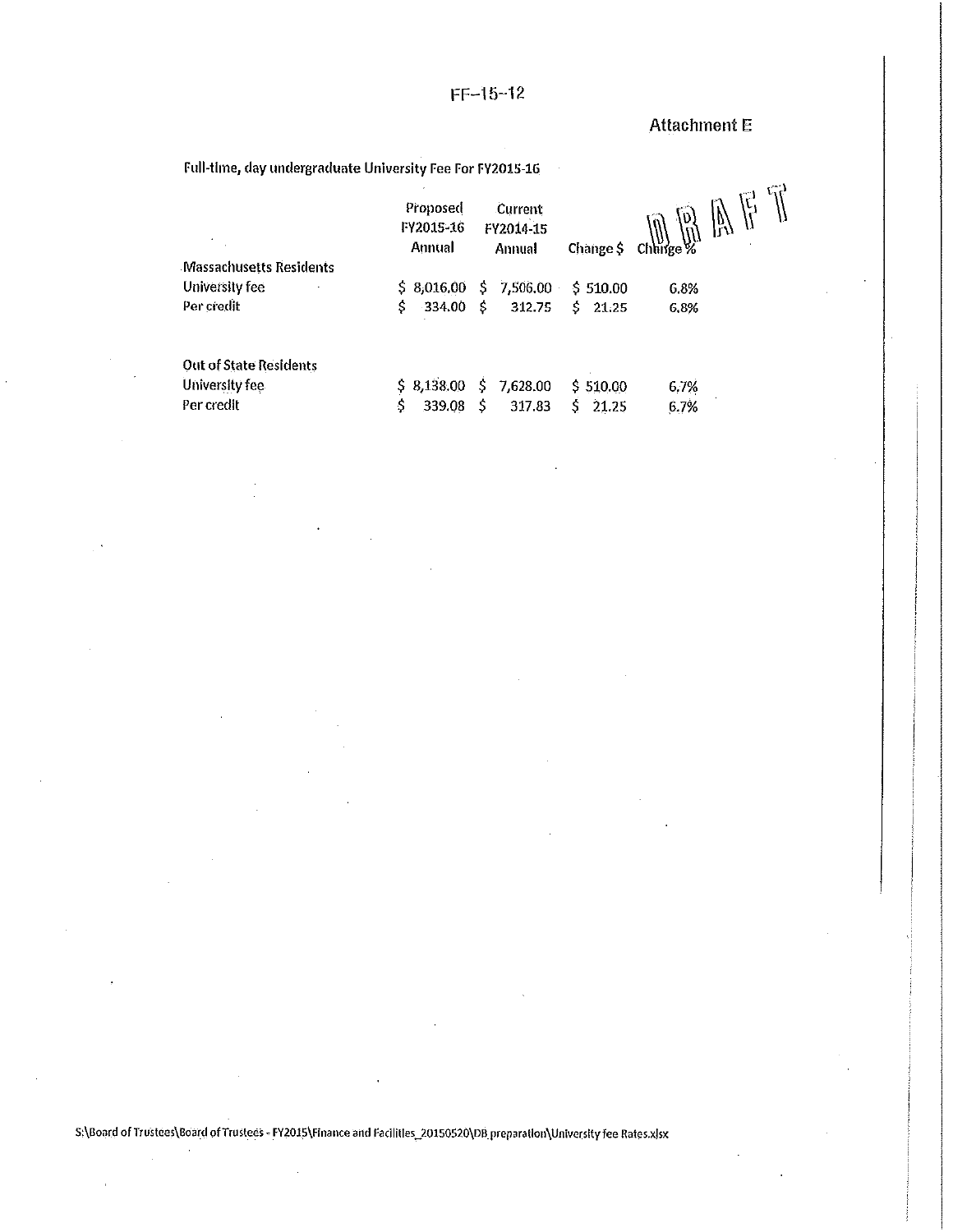# ESalemISTATE

.<br>Na na baoi ao amin'ny faritr'i Nord-Amerika ao amin'ny faritr'i Nord-Amerika. Ny faritr'i Nord-Amerika dia Ger

SUBJECT: Nominating Committee Meeting Report of May 13, 2015

The Nominating Committee of the Board of Trustees met Wednesday, May 13, 2015 at Ronan, Segal and Harrington located at 59 Federal Street, Salem.

OBAFT

Present for the Committee were Trustees Segal (Chair) and Lutts. Participating by phone were Trustees Stringer and Abdoo. Also present: Secretary to the Board Montague.

Trustees Segal called the meeting to order at 3:45 pm.

At the last meeting of the Board of Trustees, on April 15, 2015, the trustees were invited to submit nominations to the chair of the Nominating Committee and secretary of the board for the positions of chair and vice chair, for consideration by the committee. Trustee Segal began the meeting by reviewing the nominations received for the officer positions:

Chair Scott nominated Trustee Paul Mattera for chair and Trustee John Burns for vice chair

A conversation with Trustee Burns indicated that previous commitments would prevent him from serving as vice chair.

Chair Scott then nominated Trustee Alyce Davis for vice chair

There had been no further nominations received and none presented by those in attendance.

A motion was made by Trustee Segal to recommend the slate of candidates to the full board for consideration at the June meeting and there was unanimous consent.

Upon a motion duly made by Trustee Segal, seconded by Trustee Lutts, it was unanimously

The Nominating Committee of the Board of Trustees of Salem State University **VOTED:** recommends that the Board elect Paul Mattera as chair and Alyce Davis as vice chair of the Board of Trustees for FY2016, effective July 1, 2015.

There being no further business to come before the Committee and upon a motion duly made by Trustee Lutts, seconded by Trustee Abdoo, it was unanimously

To adjourn the meeting at 4:05 PM. **VOTED:** 

L. Montague, Secretary to the Board of Trustees Prepared by: